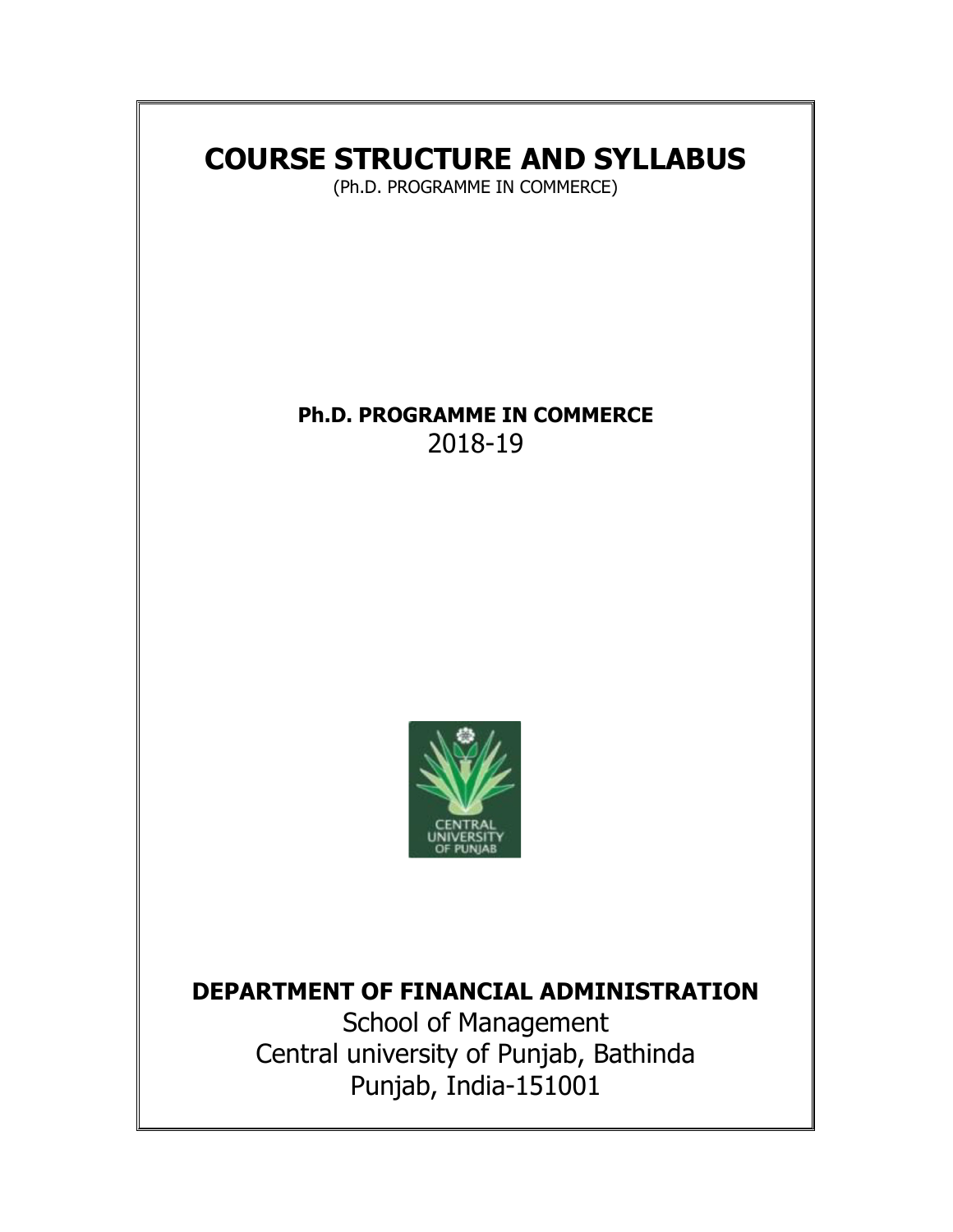### **1.0 Department of Financial Administration**

Established in accordance with the Ordinance of the Central University of Punjab, Bathinda, under the ambit of the School of Management in the academic session 2017-18, the Department of Financial Administration aims to boast its flagship programmes in line with the changing corporate structure and functioning. The mission of the Department is to attain excellence in teaching and research in the areas of commerce and business. The key assignment of the Department is to offer educational opportunities to students in order to prepare them to become accomplished citizens and professionals.

# **1.1 Course Objective**

In this 21<sup>st</sup> Century, the World is witnessing revolutions in technology and knowledge with rapid changes in science, technology, commerce and industry. The world now believes that knowledge is everything, and transition from knowledge to wisdom has become the main goal of education. The opening up of the domestic economy to the world economy has caused tremendous growth and transformations in trade and business. A career in this sector involves challenging professional work environment and high growth opportunities with lucrative pay packages which is creating a huge demand for education in commerce and business. Commensurate with the need of the hour, Central University of Punjab, Bathinda offers 2 Year Master Degree in Commerce (M.Com) Programme under the Department of Financial Administration keeping in view the changing dynamics of the corporate world. The course structure and syllabus has been designed to accommodate 96 Credits spreading over 4 Semesters that include interdisciplinary, core, elective courses. The students admitted to this programme are expected to possess the basic knowledge in the area of all the commerce courses covered at the B.Com level. The outputs of this programme (pass out students) would be able to successfully fit themselves in teaching profession, cutting-edge research, and in the corporate world such as Banking, Insurance, IT enabled services, and Manufacturing, or would be able to start their own enterprises. The principal objectives of this M.Com programme are:

- To equip the students with knowledge, skills, values and attitude to become more suitable for the present and emerging job market.
- To develop within students the traits of making independent logical thinking and facilitate personality development along with the development of communication and analytical skills.
- To enable the students to qualify UGC-NET-JRF/SET examinations so as to choose the teaching and/or research profession of high quality.
- To inculcate entrepreneurial skills within students for starting new business ventures of themselves.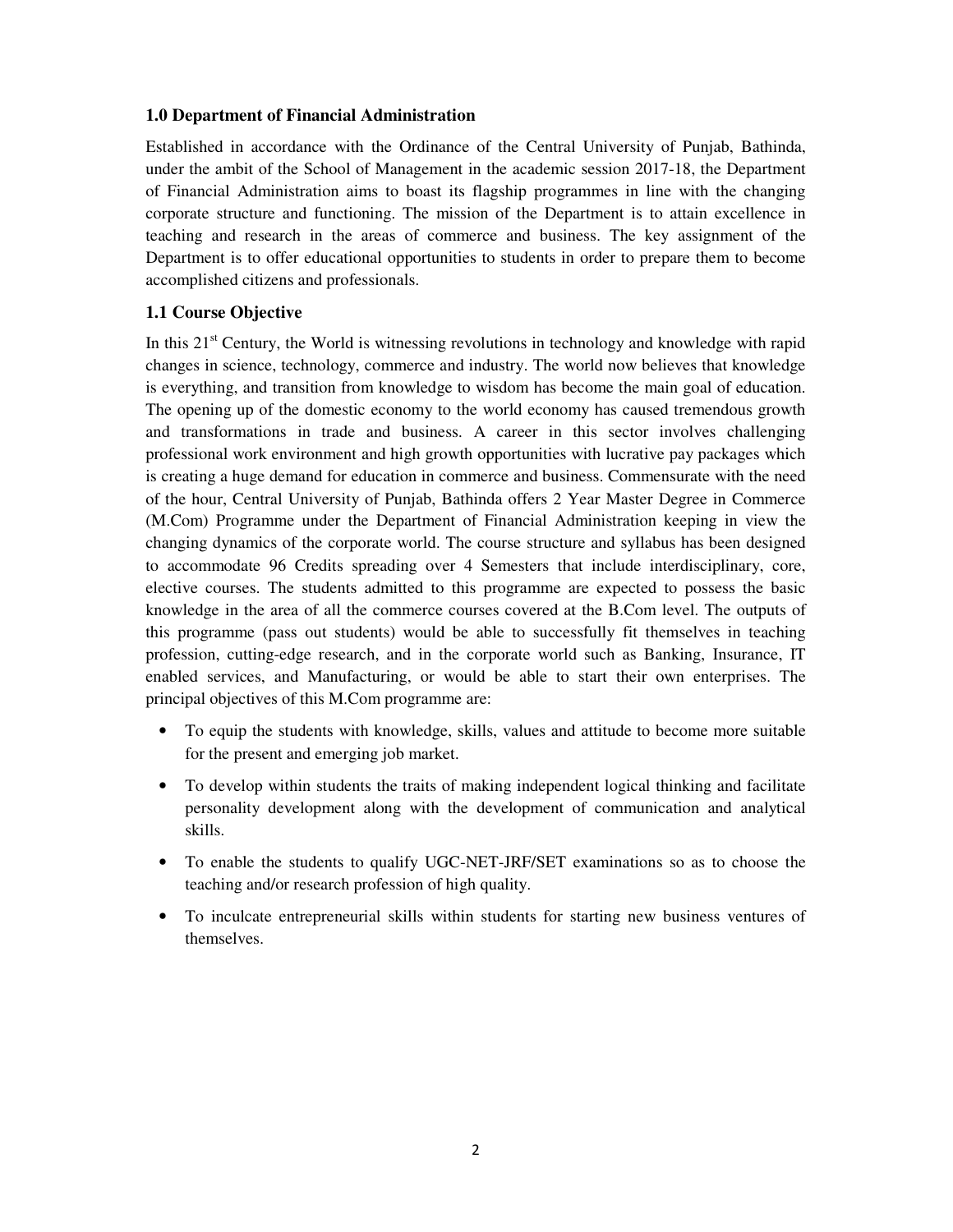# **COURSE STRUCTURE AND SYLLABUS**

| <b>Ph.D. in Commerce Course Wok</b> |  |
|-------------------------------------|--|
|-------------------------------------|--|

| <b>Ph.D. Course Work</b>                                              |                                         |                |              |            |  |
|-----------------------------------------------------------------------|-----------------------------------------|----------------|--------------|------------|--|
| <b>Course Code</b>                                                    | <b>Course Title</b>                     |                |              | Max. Marks |  |
| <b>MCM.701</b>                                                        | Research Methodology                    |                |              | 100        |  |
| <b>MCM.702</b>                                                        | <b>Computer Application in Business</b> |                |              | 100        |  |
| <b>MCM.703</b>                                                        | Advanced Accounting and Finance         |                |              | 100        |  |
| $XXX.$ ###                                                            | Elective Course                         | $\overline{4}$ | $4-0-0$      | 100        |  |
|                                                                       | <b>Total</b>                            | 16             | $15 - 0 - 1$ | 400        |  |
| <b>Select Any One Course</b>                                          |                                         |                |              |            |  |
| <b>MCM.704</b><br><b>Investment Analysis and Portfolio Management</b> |                                         | $\overline{4}$ | $4-0-0$      | 100        |  |
| <b>MCM.705</b>                                                        | <b>International Finance</b>            | 4              | $4 - 0 - 0$  | 100        |  |
| <b>MCM.706</b>                                                        | Banking, Insurance and Risk Management  | 4              | $4 - 0 - 0$  | 100        |  |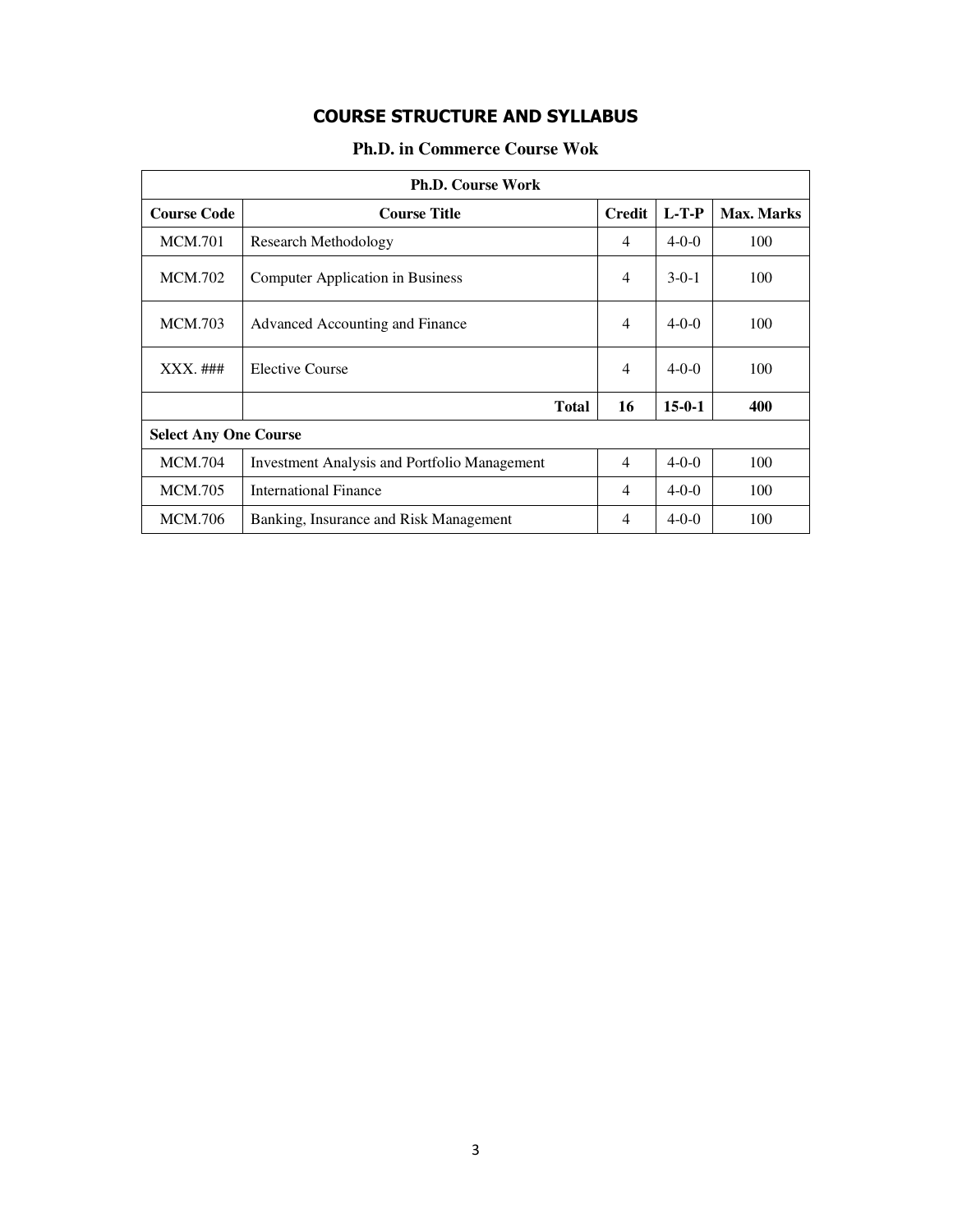| ۰, | ٠ |  |
|----|---|--|
|    | ٠ |  |

### **Course Name: Research Methodology**

# **Course Code: MCM.701**

**Objective:** *To familiarise the students with the methods and methodology of conducting fundamental and empirical research in the fields of business and industry.* 

### Unit-1 15 Hours **15 Hours**

**Introduction to Research**- Meaning, Objectives, types and significance of Research-Research Methods vs. Research Methodology- Business Research: Objectives and Characteristics, Scope, Types and Significance- Qualities of Good Researcher; Research Ethics and Plagiarism

**Research Process-** Formulation and Selection of Research Problem- Literature Review-Methods and Reporting, Identifying Variables, Constructing Hypotheses; Conceptualizing a Research Design- Meaning and Types of Research Design

**Sampling Design-** Sampling Techniques- Probability and Non-Probability, Sample Size and its Determination, Qualities of a good Sample.

**Collection and Presentation of Data-** Constructing an Instrument for Data Collection-Methods for Data Collection. Validity and Reliability of Research Instruments- Ethical issues in Data Collection; Processing and Displaying Data.

**Data Analysis and Interpretation-** Introduction to Qualitative, Quantitative and Mixed methods, Quantitative Methods- Univariate, Bivariate and Multivariate, Qualitative Methods-Grounded Theory and Triangulations, Mixed Methods- Convergent Parallel, Explanatory Sequential, Exploratory Sequential and Transformative.

**Testing of Hypotheses-** Parametric and Non-Parametric Test, Errors and Level of Significance

**Report Writing-** Significance, Types and Steps; Footnote and Endnote; Referencing and Citation Styles; Writing a Bibliography

# **Suggested Reading:**

- 1. Gupta R.L. and Radhaswamy M., Advanced Accountancy (Vol. II), Sultan Chand and Sons, (17/e, Reprint).
- 2. Kumar R., Research Methodology: A step by step guide for Beginners, Sage Publishing, (4/e), 2014.
- 3. Phanse S.S., Research Methodology: Logic, Methods and Cases, Oxford University Press, (1/e), 2016.
- 4. Adams J., et al, Research Methods for Business and Social Science Research, Sage Publishing, (2/e), 2014.
- 5. Mishra P., Business Research Methods, Oxford University Press, (1/e), 2014.
- 6. Gupta S.L., and Gupta H., Tata McGraw Hill Education, 2012
- 7. Bajpai N., Business Research Methods, Pearson, (2/e), 2017.
- 8. Kothari C.S., and Garg G., Research Methodology: Methods and Techniques , New Age Publication, 2018

# **L T P Credit Marks 4 - - 4 100**

# **Unit-3** 15 Hours

# Unit-4 15 Hours

# **Unit-2 15 Hours**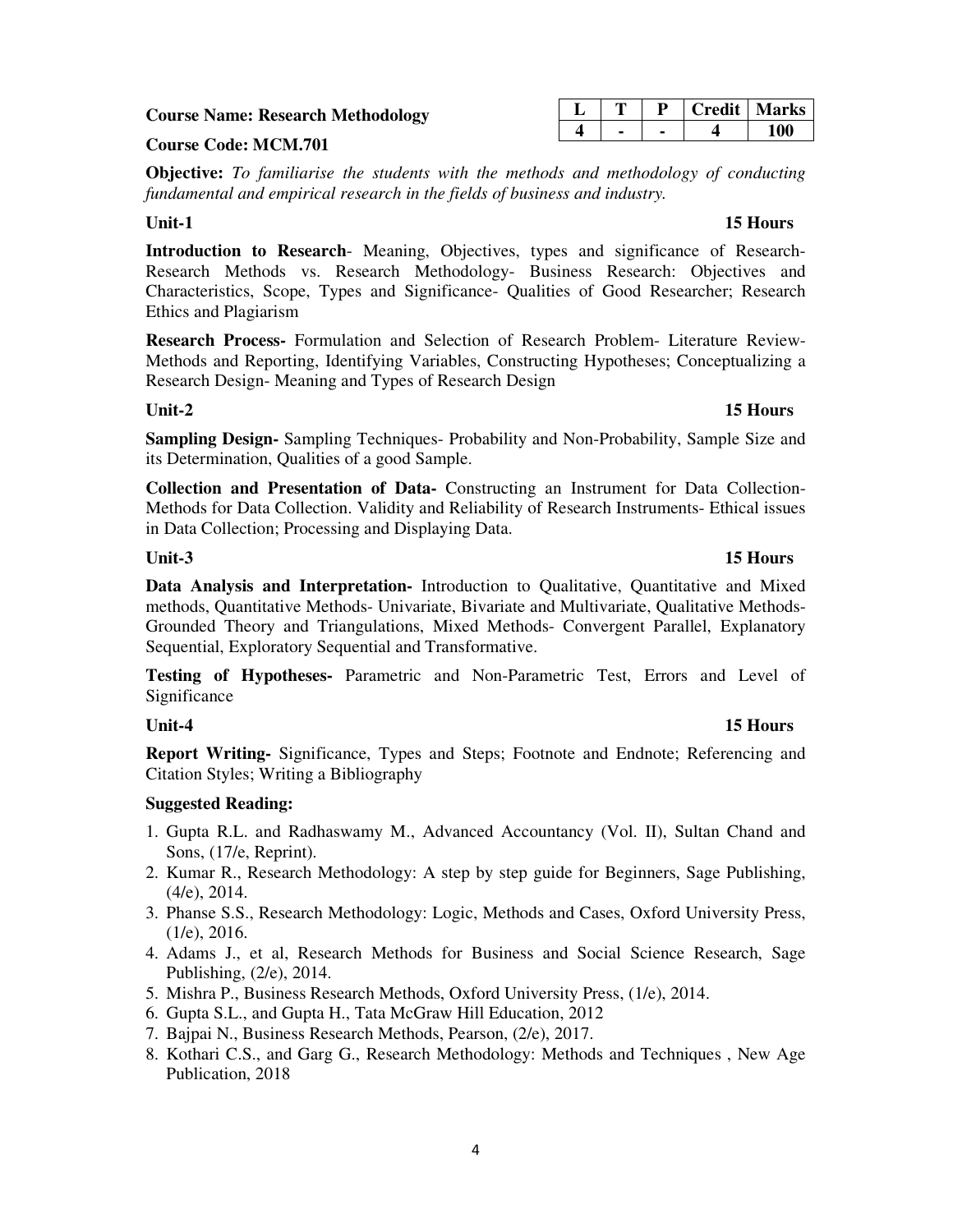### **Course Name: Computer Application in Business**

### **Course Code: MCM.702**

**Objective:** *To expose the students with the fundamentals of computers and its application in the present globalized business for research.* 

### Unit-1 15 Hours **15 Hours**

**Introduction to Computer**- What is a computer; Importance of Computer, Man vs. Machine, Classification of Computers, Architecture of a computer system; Computers in Business, Facilities available in Computerised System, Components of Computer System.

### **Unit-2 15 Hours**

**Use of MS Word in Business Research**- Creation of Tables, Diagrams, and Graphs, Creation of Equations, Preparing Table of Contents, Endnote, Footnote, Bibliography, Auto-Spelling and Grammar check, Use of Thesaurus & Translation facilities, Use of Power Point Presentations in Business Research.

# **Unit-3** 15 Hours

**Use of MS Excel in Business Research-** Data Tabulation & Processing- Data Validation, Creation of Tables, Diagrams, Use of Mathematical, Statistical, Functional and Logical formula for computations, Use of analysis

### **Unit-4 Introduction to Software Packages for Business Research 15 Hours**

**SPSS-** General Orientation to Research in Business Management, Entering Describing and Obtaining Data, Statistically Analyzing Data: Parametric and Non-Parametric, Survey Methods for research in Business Management and Reporting and Presenting Research.

### **Suggested Reading:**

- 1. Parmeswaran R., Computer Application in Business, S. Chand, 2017, (2/e).
- 2. Shrivastava N., Computer Application in Management, Dreamtech Press, 2010
- 3. Devis G.H., Beginning Microsoft Office 2010, Apress, 2010.
- 4. Powell S.G., and Baker K.R., Management Science: The art of Modeling with Spreadsheet, Wiley (4/e), 2017.
- 5. Burns R.B., and Burns R.A., Business Research Methods and Statistics using SPSS, Sage Publication, 2008.

|  |  | Credit   Marks |
|--|--|----------------|
|  |  |                |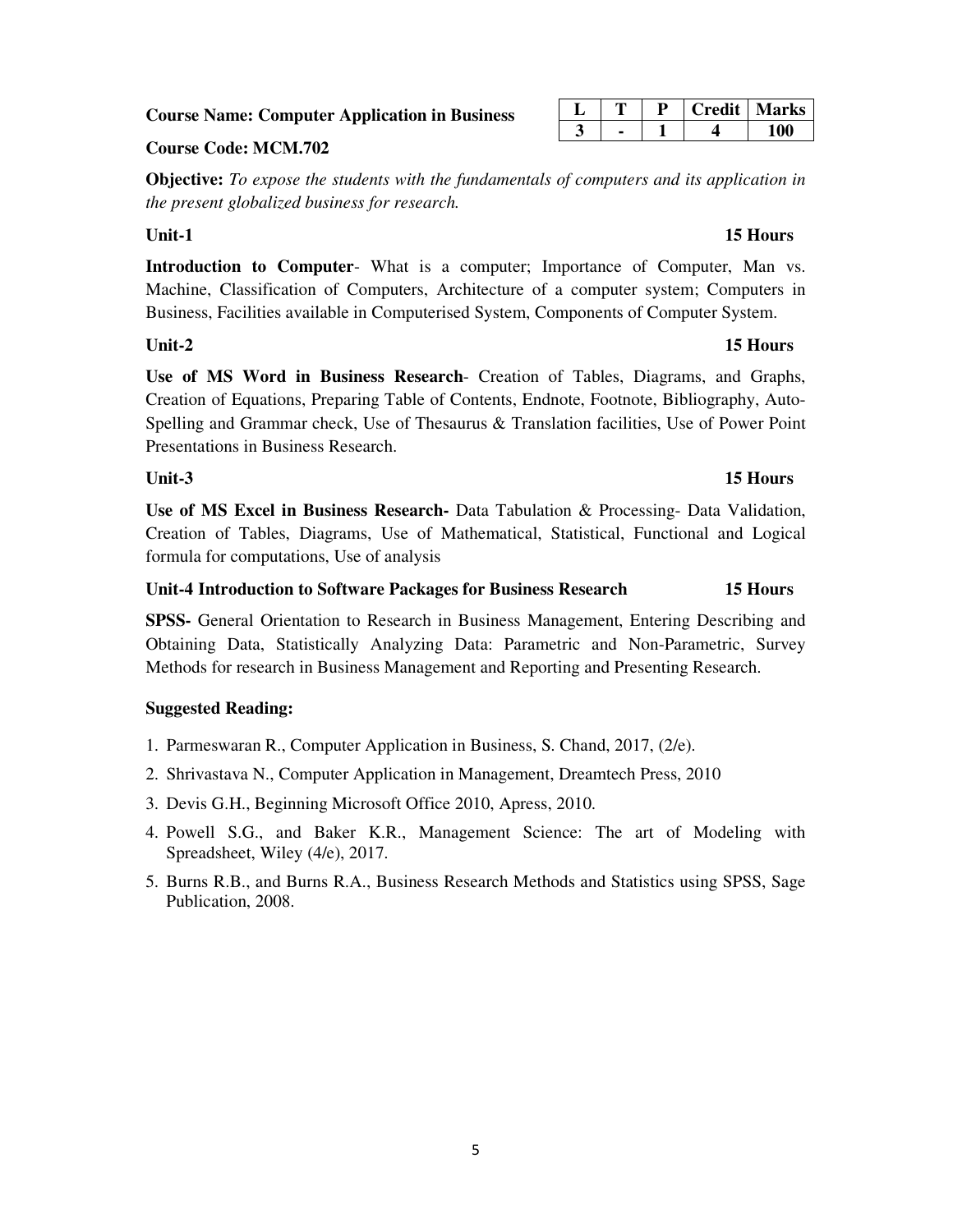### **Course Name: Advanced Accounting and Finance**

### **Course Code: MCM.703**

**Objective:** *To endow the students with the advancement in the field of accounting and finance so as to instill them with practical knowledge indispensable to be an effective and efficient accountants and financial analyst.* 

### **Unit I Accounting Standards in India and its Transition 15 Hours**

Notes on Accounting Aspects, Issued and Process of Standard Setting, Accounting Concepts and Conventions, GAAP, Development of Accounting Standards and Its Impact on Financial Statements, Accounting Standards in India and around the world, Comparative study of basic concepts of international accounting standards, US-GAAP, IFRS- Implementation and challenges in India, Adoption of IFRS worldwide and in India, Harmonization and Transition of Indian Accounting Standards to IFRS.

### **Unit II Development in Accounting and Emerging Areas 15 Hours**

Corporate Social Accounting, Human Resource Accounting, Accounting for Intangible Assets, Accounting for financial Instruments, Environmental Accounting, Inflation Accounting, Forensic Accounting including Techniques of Fraud Detection and Prevention, Green Accounting, Cloud Accounting, Creative Accounting, Accounting for Multinational operations, Accounting for Governmental and Non Profit Organization.

### **Unit III Corporate Financial Reporting and Restructuring 15 Hours**

Various Approaches to Corporate Valuation, Restructuring- Merger, Acquisition and Divestment, Leveraged Buy-outs (LBOs), Spin-off, Shareholders' Value Creation, Pecking Order and Effect Asymmetric information. Problems of the published financial statement, Financial Statement Analysis, interpretation & Reporting, Methods of Financial Statement Analysis: Financial reporting including Interim reporting, Segment Reporting, Reporting in respect of Institutions like Mutual Funds, Banking & Non-banking Companies, Merchant Bankers, Activity Based Costing, Value Chain Analysis, Quality Costing, Target Costing.

### **Unit IV Corporate Financial Attributes and its Determination 15 Hours**

Capital Structure and its Theories, Operating and Financial Leverage and Combined leverage. Cost of Capital, Specific Cost of Capital, Weighted Average Cost of Capital and Marginal Cost of Capital, Capital Budgeting: Methods of Evaluation. Dividend Policies: Issues in dividend decisions. Corporate Dividend Behavior in Practice, Working Capital and its management including Cash, Inventory and Receivable Management.

### **Suggested Reading:**

- 1. Atrill P., and McLaney E., Accounting and Finance: An Introduction, Pearson Education, 2014.
- 2. Growthorpe C., Business Accounting and Finance, Southwestern Cenage Learning, (3/e), 2003.
- 3. Indian Institute of Banking & Finance, Accounting and Finance for Bankers, MacMillian Education, (3/e), 2015.
- 4. Berk J., et al, Fundamental of Corporate Finance, Pearson, (4/e), 2017.
- 5. Westerfield R., and Jordon J., Corporate Finance, McGraw Hill, (11/e), 2016.

| ᠇᠇ |  | <b>Credit   Marks</b> |
|----|--|-----------------------|
|    |  |                       |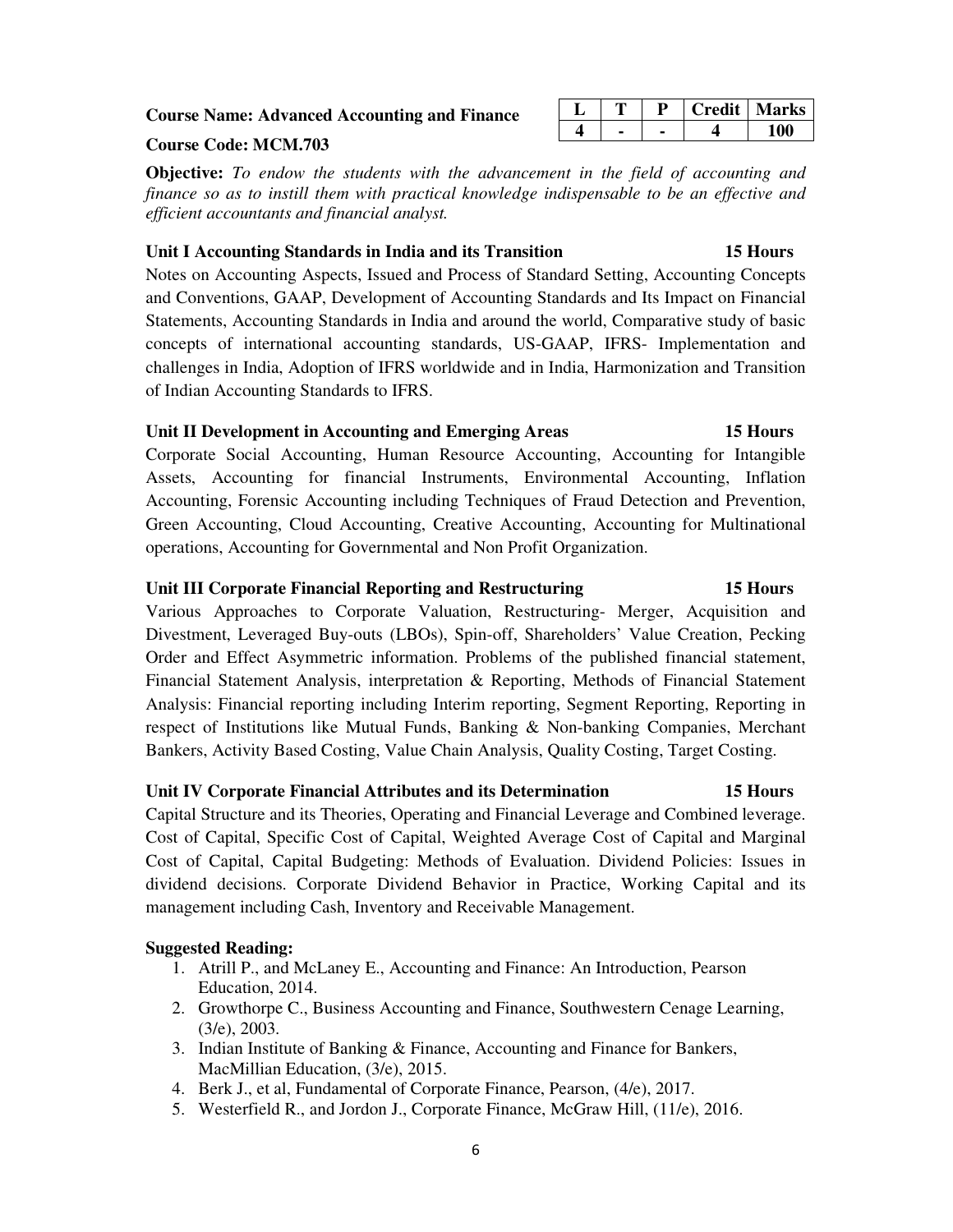### **Course Name: Investment Analysis and Portfolio Management**

### **Course Code: MCM.704**

**Objective:** *To familiarise the students with the manners of working in the stock exchanges, with due consideration of dynamics of models for valuation of securities and Portfolio Management.* 

### **Unit-1 Securities Market in India 15 Hours**

Structure and Development of Indian Security Market, Capital Market- Primary Market and Secondary Market, Trading Mechanism, Types of Trading in Stock Market Stock Exchanges in India, Risk Management- On-Line Monitoring, Off-Line Surveillance Activity, Margin Requirements, Circuit Breakers, Stock Market Regulations, Clearing Corporation.

### **Unit-2 Stock Valuations and Market Efficiency 15 Hours**

Models for Stock Valuation and its Impact on Market Efficiency, Fundamental: Economic, Company and Industry Analysis, Technical Analysis, Equity and Debt instruments and their valuation, Market Efficiency: Weak-Form, Semi-Strong Form, Strong Market Efficiency, Efficient Market: Announcement and Price Return, Event Studies, Market Rationality

### **Unit-3 Collective Investment Vehicles 15 Hours**

Introduction and Structure of Mutual Funds, Classification of Mutual Fund Schemes, Asset Management Companies, Growth of Mutual Funds in India, Investor Protection and Mutual Fund Regulations, Policy Development of Mutual Funds, ETF's, Venture Capital Funds, SIP's, STP's and SWP's, Analyzing Mutual Fund Performance, Mutual Funds and Taxation

### **Unit-4 Portfolio Management and its Theories 15 Hours**

Introduction of Portfolio Management, Computation of Portfolio Risk and Return, Diversification and Portfolio Risk, Portfolio Selection and Asset Allocation, Capital Asset Pricing Models, Arbitrage Pricing Theory, Measuring Portfolio Performance with Asset Pricing Models, Efficient Frontier and Investors' Optimum Portfolio

### **Suggested Reading:**

- 1. Chandra P., Investment Analysis and Portfolio Management, McGraw Hill, (5/e), 2017.
- 2. Jones C.P. and Jensen G.R., Investments: Analysis and Management, Wiley (13/e), 2016.
- 3. Edwin J. et al, Modern Portfolio Theory and Investment Analysis, Wiley (9/e), 2013.
- 4. Ranganathan M, and Madhumati R., Security Analysis and Portfolio Management, Pearson Education, (2/e), 2012.
- 5. Reilly F.K. and Brown K.C., Investment Analysis and Portfolio Management, South-Western Cengage Learning, (10/e), 2012.
- 6. McMilan M. et al, Investment: Principles of Portfolio and Equity Analysis, Wiley, 2011.
- 7. Elton et al., Modern Portfolio Theory and Investment Analysis, Wiley India, (7/e), 2007.
- 8. Haugen R.A., Modern Investment Theory, Pearson Education, (5/e), 2000.
- 9. Bodie, Kane and Marcus, Investments, TMH, (10/e), 2013
- 10. Fischer, D.E & Jordan, R.J., Security Analysis & Portfolio Management, Pearson, (6/e), 2013

### **L T P Credit Marks 4 - - 4 100**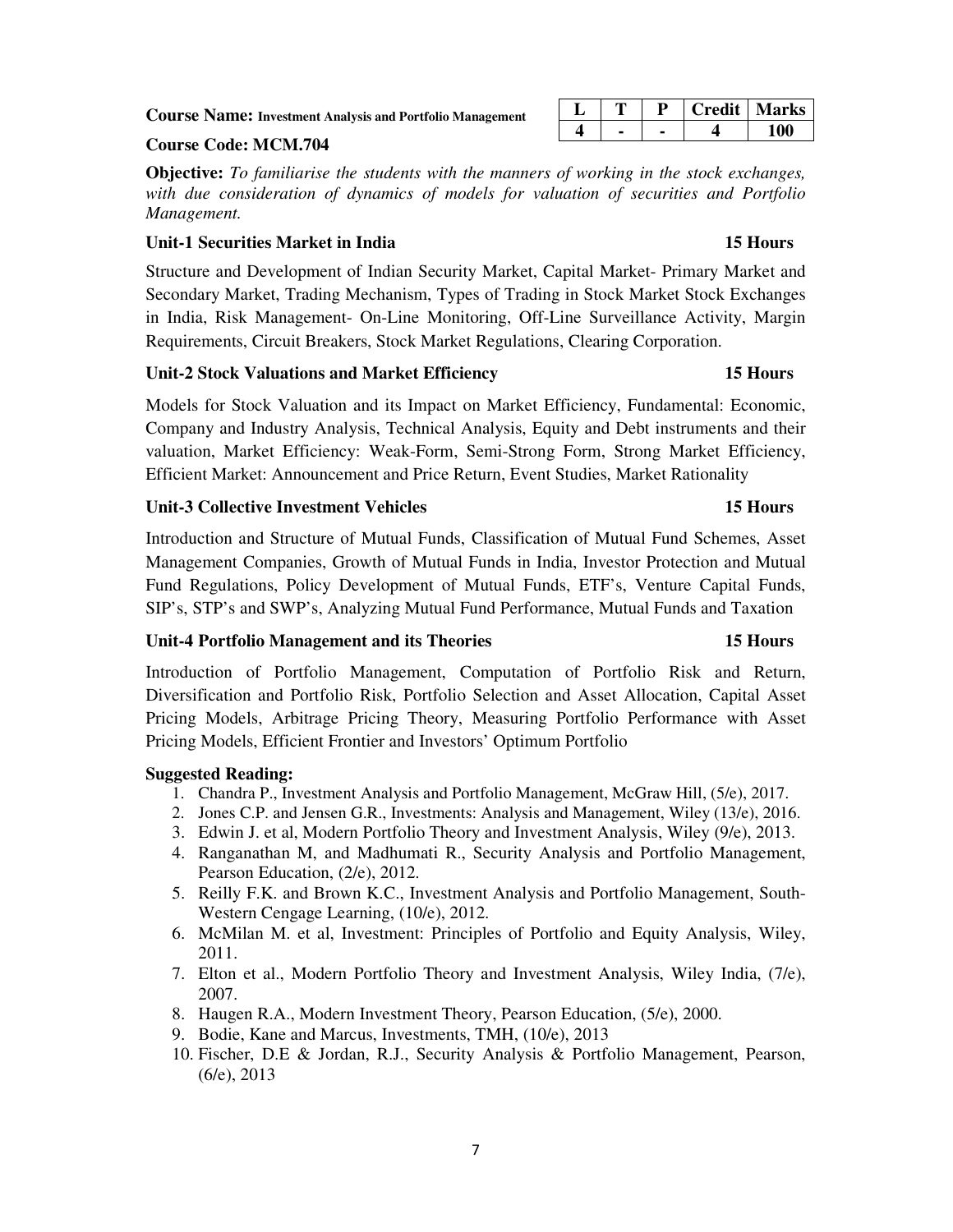### **Course Name: International Finance**

### **Course Code: MCM.705**

**Objective:** *Students taking this course should expect to learn the nature and purposes of financial management in the international context. They will gain skills in international investment and financing techniques and in exchange risk management.* 

# **Unit – I 15 Hours**

**Environment of International Finance:** Introduction: Multinational Enterprise and Multinational Financial, Management, The Determination of Exchange Rates and Central Bank Intervention, The International Monetary System and European Monetary System, Parity Conditions in International Finance and Currency Forecasting, The Balance of Payments and International Economic Linkages

# **Unit – II 15 Hours**

**Foreign Exchange and Derivatives Markets and Foreign Exchange Risk Management:**  The Foreign Exchange Market, Currency Futures and Options Markets, Swap and Interest Rate Derivatives, Foreign Exchange Risk Management: Measuring and Managing Translation, Transaction and Economic Exposure

# Unit – III 15 Hours

**Financing the Multinational Corporation:** International Financing and the Euromarkets, Cost of Capital for Foreign Investments and Multinational Capital Structure, International Portfolio Investment, Corporate Strategy and Foreign Direct Investment

# **Unit – IV 15 Hours**

**Foreign Investments Analysis and Multinational Working Capital Management:** Capital Budgeting for the Multinational Corporation, Country Risk Analysis, Financing Foreign Trade, Current Asset Management and Short-Term Financing, Managing the Multinational Financial System

# **Suggested Readings:**

- 1. Jain P K, Peyrard Josette, and Yadav S S: *International Financial Management*: Macmillan India Limited, New Delhi, 1999.
- 2. Rajwade A V: *Foreign Exchange, International Finance and Risk Management*: Academy of Business Studies, New Delhi, 2014.
- 3. Adrain Buckley, *Essence of International Money:* Eastern Economy Edition, 2000.
- 4. Buckley Adrian : *Multinational Finance*: 3rd Edition : New Delhi : Prentice Hall of India, 2106
- 5. Hull, J. C., *Option, Future and Other Derivatives,* Prentice Hall of India, New Delhi, 2017.
- 6. Vij, Madhu : *International Finance* : Excel Books, New Delhi, 2010

**L T P Credit Marks 4 - - 4 100**